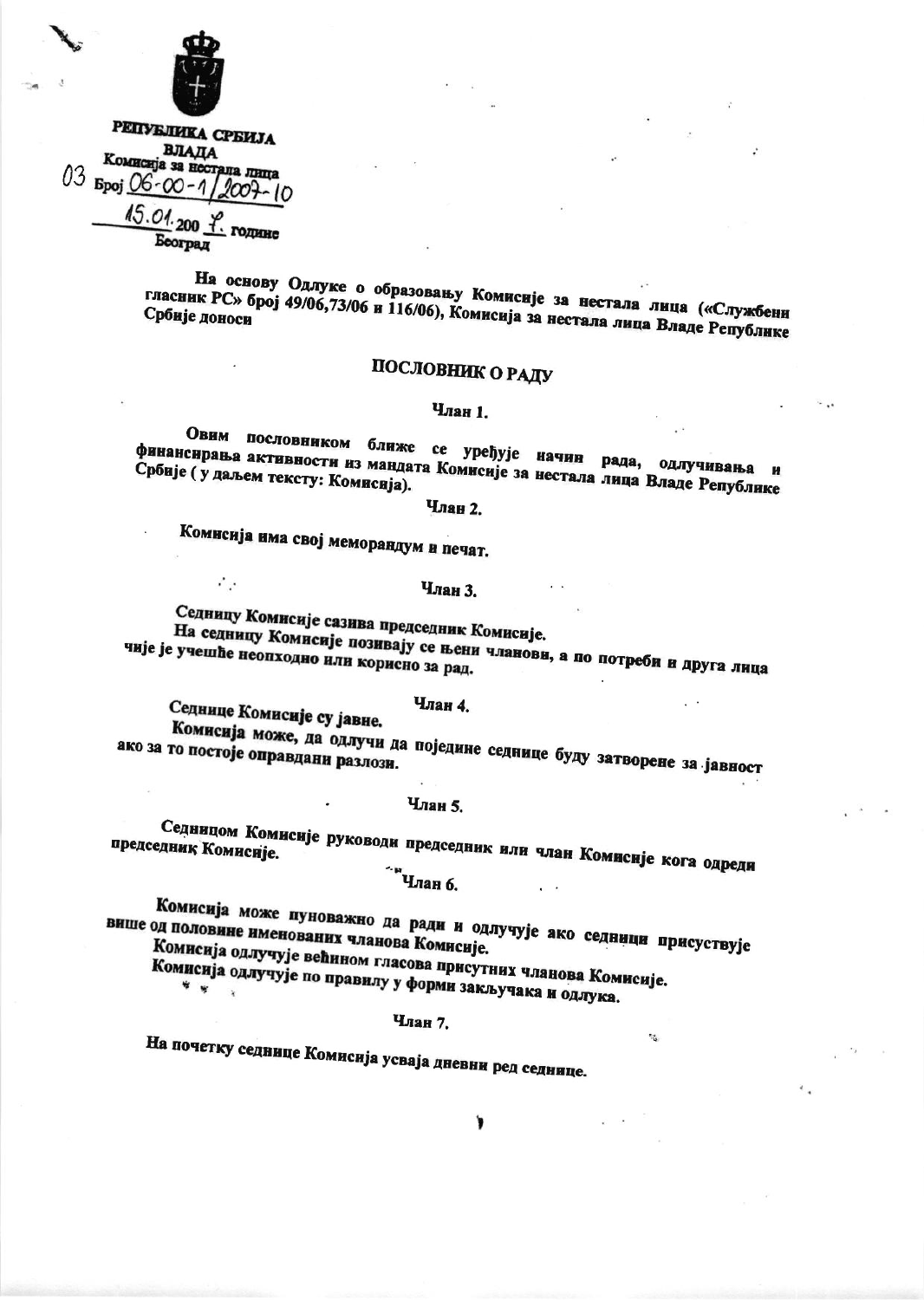## Члан Я.

По затварању расправе по одређеном питању, Комисија одлучује по тој тачки дневног рела.

Предлоге одлука и закључака које усваја Комисија **утврђује** председаваі ући.

Комисија одлучује одвојено по свим предлозима одлука и докумената датим у материјалу за седницу или на самој седници.

Непосредно после гласања по одређеном питању, председавајући утврђује резултате гласања и проглашава да ли је одлука усвојена.

#### Члан 9.

Члан Комисије који је гласао другачије од већине чланова има право да се његово издвојено мишљење унесе у записник са седнице.

## Члян 10.

После сваке седнице Комисије израђује се записник-извештај са седнице који садржи: редни број седнице, место и време одржавања седнице, списак присутних чланова Комисије и других лица, дневни ред сединце, кратак резиме дискусије и одлуке које су донете, издвојена мишљења и др.

## Члян 11.

Председник Комисије:

- представља Комисију;
- руководи радом Комисије:
- сазива седнице Комисије;
- потписује одлуке и друге документе Комисије;
- стара се о извршењу одлука Комисије;
- обавља и друге послове неопходне за рад Комисије.

Председник Комисије може нека од својих овлашћења из става 1. овог члана пренети на другог члана Комисије.

## Члан 12.

Ако се између две седнице, Комисије укаже потреба да се донесе хитна одлука за чије је доношење надлежна Комисија, председник Комисије може такву одлуку и сам донети, уз претходно обављене консултације са члановима Комисије.

Нова одлука ће се верификовати на наредној седници Комисије.

# Члан 13.

Комисија може формирати радне групе за поједина питања и одређене активности у циљу реализације задатака из свог мандата.

Комисија може ангажовати експерте судске медицине или тимове експерата са янститута и завода за судску медицину.